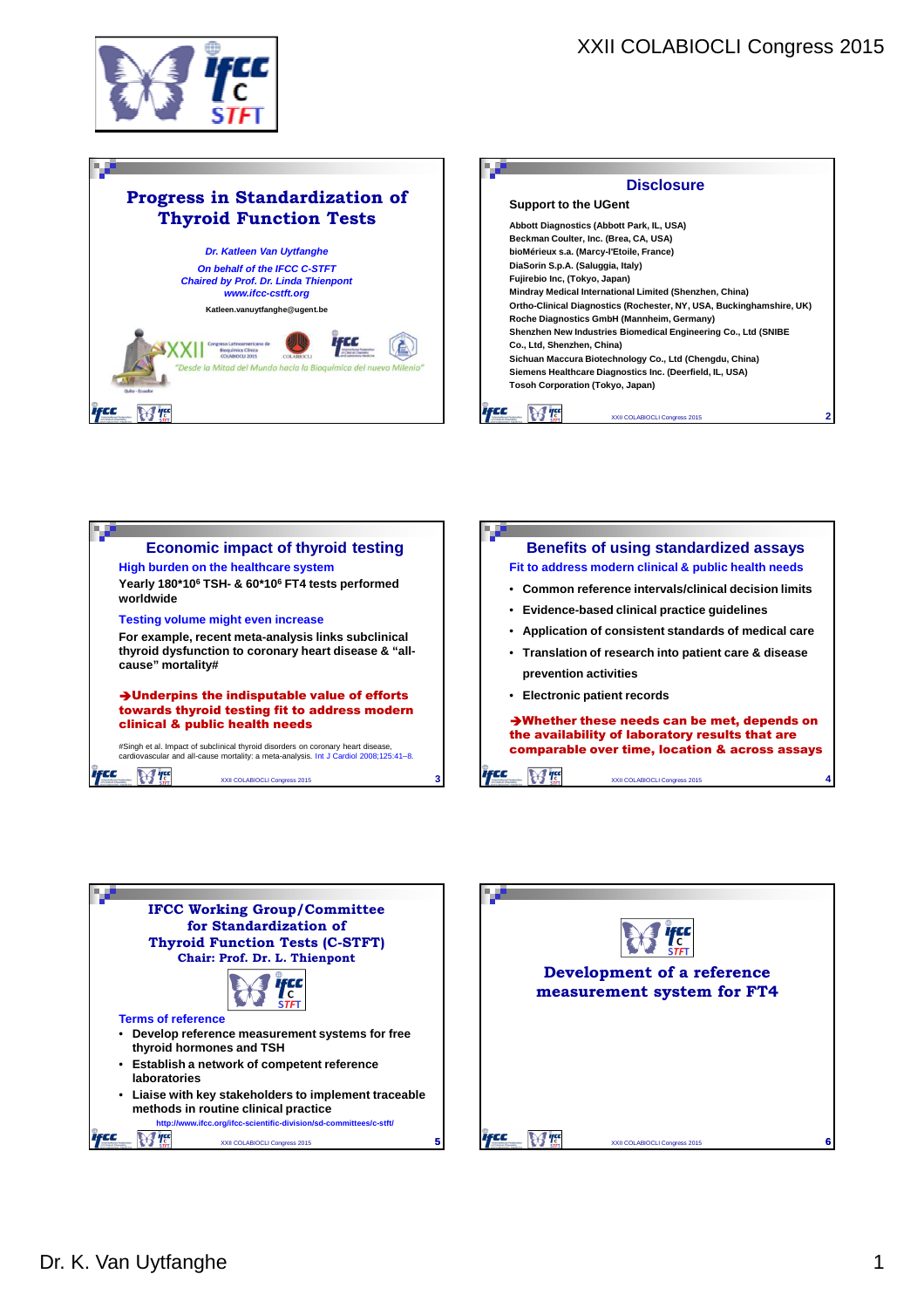

## **Definition of the "measurand" FT4 Example of the "measurand" FT4**<br>
International <u>conventional</u> reference measurement<br>
procedure (RMP)# based on<br>
<br> **COLABIOCLY**<br> **COLABIOCLE**<br> **COLABIOCLE**<br> **EXECUTE:**<br> **EXECUTEMPLE TO A COLABIOCAL CONSISTED ON SECUTEMPLE IUPAC/IFCC format# International conventional reference measurement procedure (RMP)# based on Component** • **Equilibrium dialysis (ED) Thyroxine(free)** • **Quantification of thyroxine in the dialysate with a "trueness-based" reference measurement procedure Kind-of Quantity; units** ED ID-LC/tandem MS **amount-of-substance concentration (pmol/L) NOTE System The measurand is operationally defined as Plasma/Serum under physiological conditions**  ''Thyroxine in the dialysate from ED of serum **(pH 7.4, 37°C)** prepared under defined conditions'' #Thienpont et al. Proposal of a candidate international conventional reference<br>measurement procedure for free thyroxine in serum. IFCC Working Group for<br>Standardization of Thyroid Function Tests (WG-STFT). Clin Chem Lab Me 2007;45:934-6. #Thienpont et al. Measurement of free thyroxine in laboratory medicine – Proposal of measurand definition. IFCC WG-STFT. Clin Chem Lab Med 2007;45:563–4**.**  $M$   $T_c$ i FCC XXII COLABIOCLI Congress 2015 **8 7**







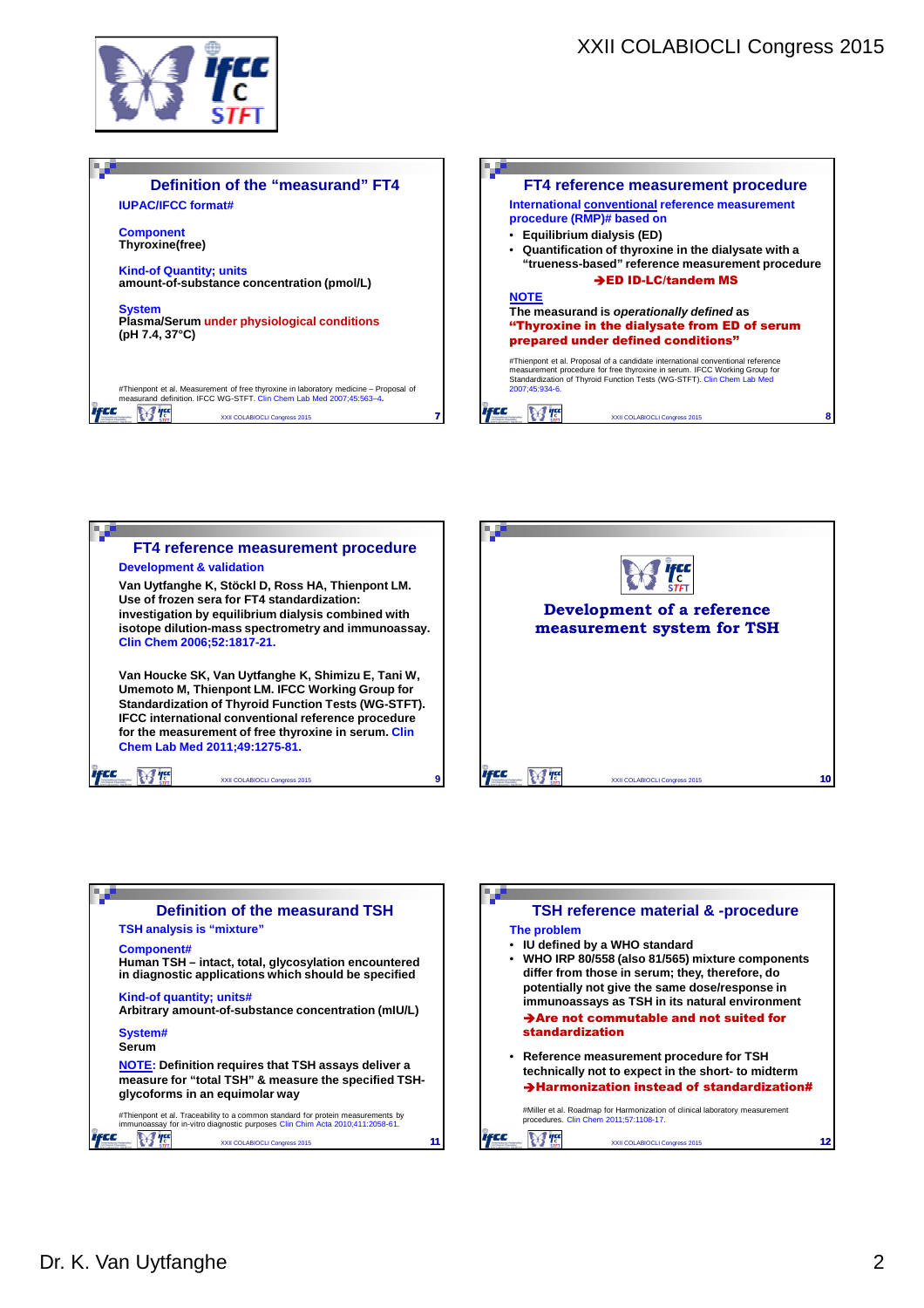

ifec

 $H$ 



**13**









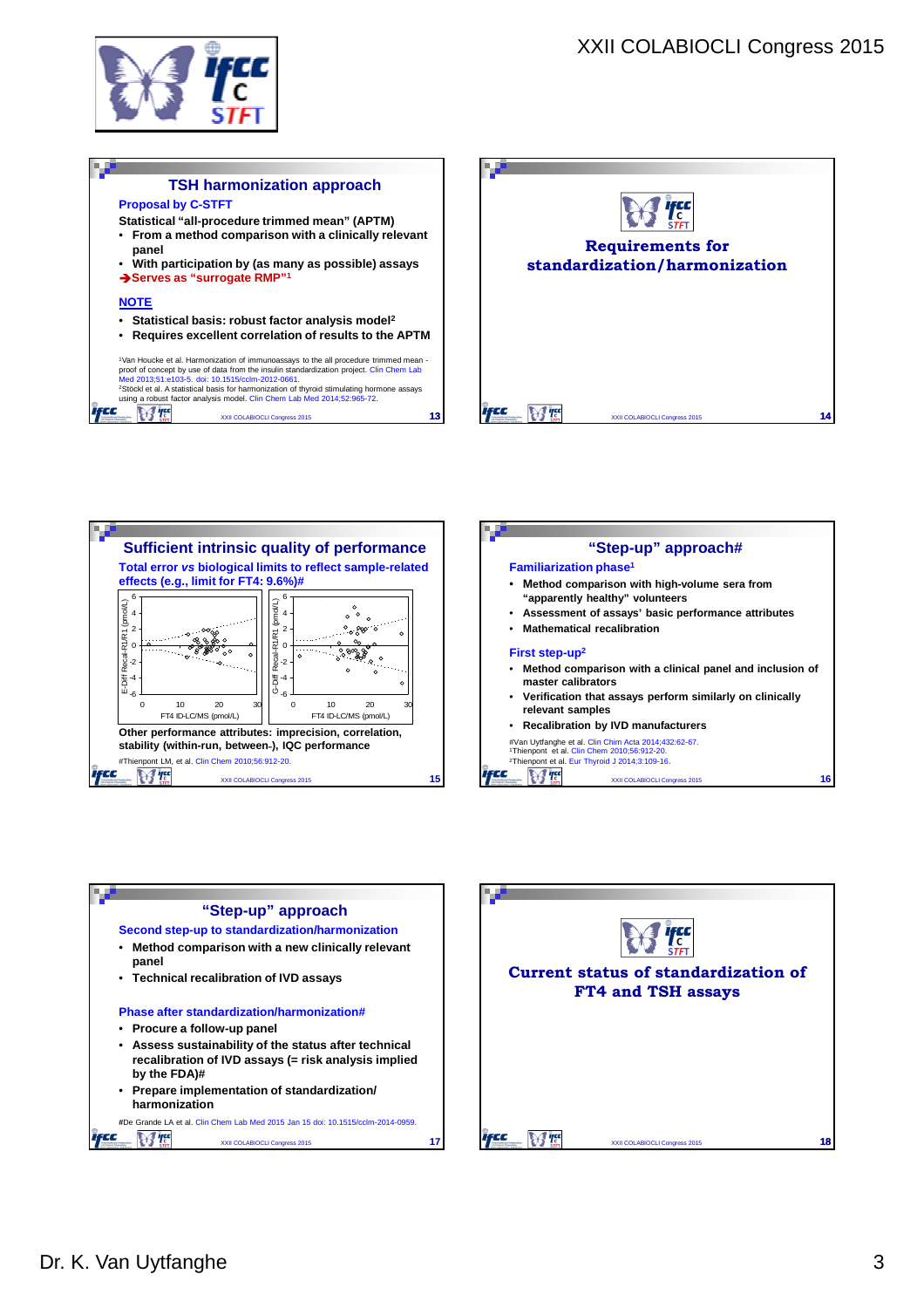